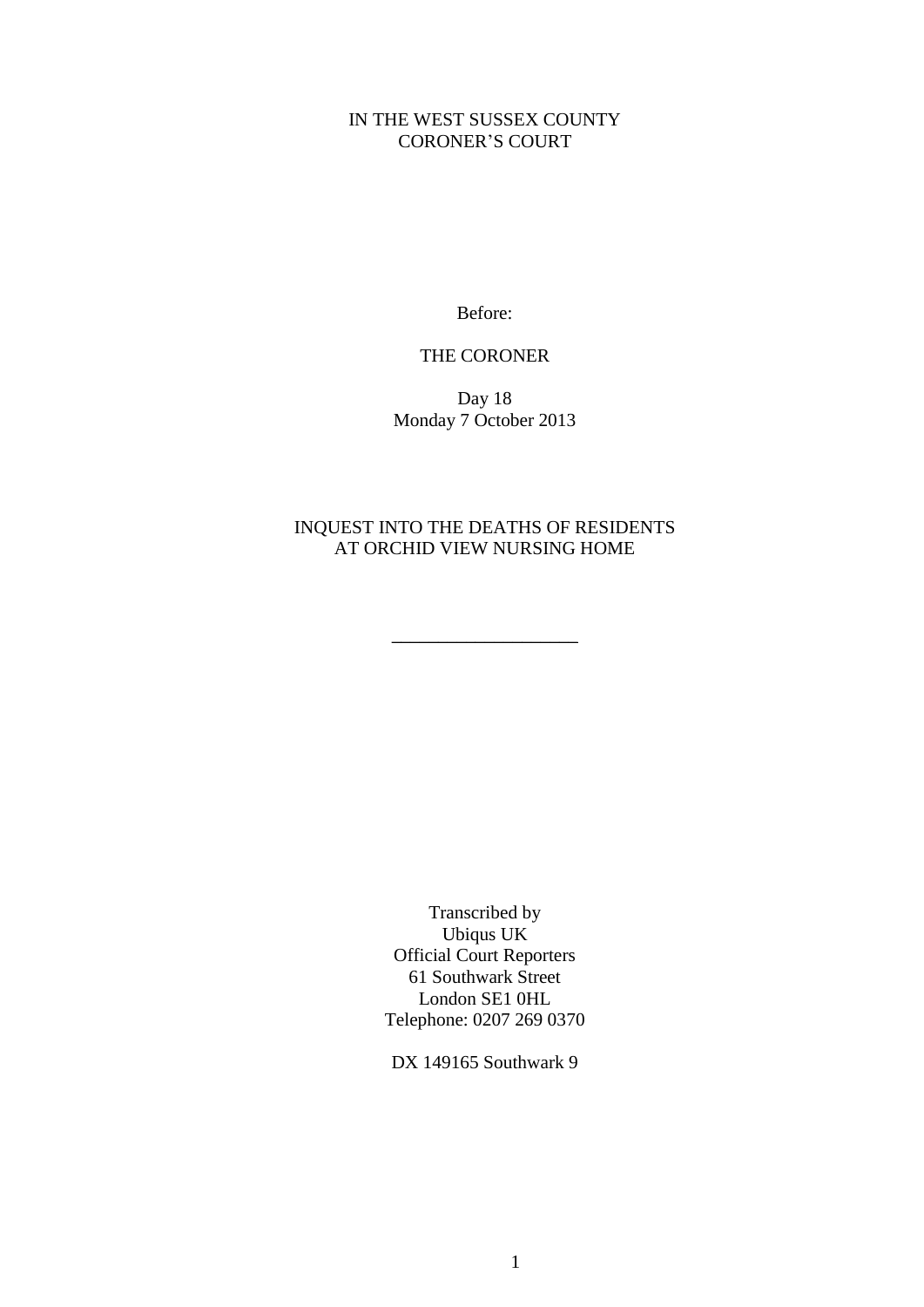## 1 **[Court resumed]**

 THE CORONER: Members of the family, sorry about the long delay, the 15 minutes that I had indicated, I think some of you were trying to get a coffee, and it's not the quickest queue in the restaurant there, so, before I begin my conclusion I discovered that, when I went back to the office that I had two pages stuck together, and I hadn't given the evidence in respect to Wilfred Gardner, and those of you who were present, will remember that his daughter came over 8 from Australia to give her evidence. So, I'm just going to add the summary of 9 b the evidence in respect of Mr Gardner.

10 It was Lyndsey Ball who was the daughter of Wilfred Gardner and she said 11 that her father was taken into hospital in December 2010 and that it was upon 12 his release from hospital that he was discharged to Orchid View, and that was 13 on 28 March 2011.

 Mrs Ball came over to England in April 2011 and she went to the home and she was surprised to see how much her father had deteriorated since she last 16 saw him. When visiting him she would take him outside, but what happened 17 when she went to Orchid View, she always noticed that he was in bed. She noticed that his food and drink would be left in his room, for him to manage himself, which wasn't appropriate, she said, in his condition.

20 She noticed that Wilfred spilt a lot of food on his clothing, and on one occasion 21 she found, when she visited him, that he had soiled himself. She said she had 22 to chase the staff to get him to be washed and changed and get his bedding 23 clean. She said that she never saw any medical care being administered to him 24 and when she was asked about his medication she was told that the home had 25 | told her that they couldn't disclose to her any information about his medication. 26 Mrs Ball knew that he was ill, but she said that she had hoped that the care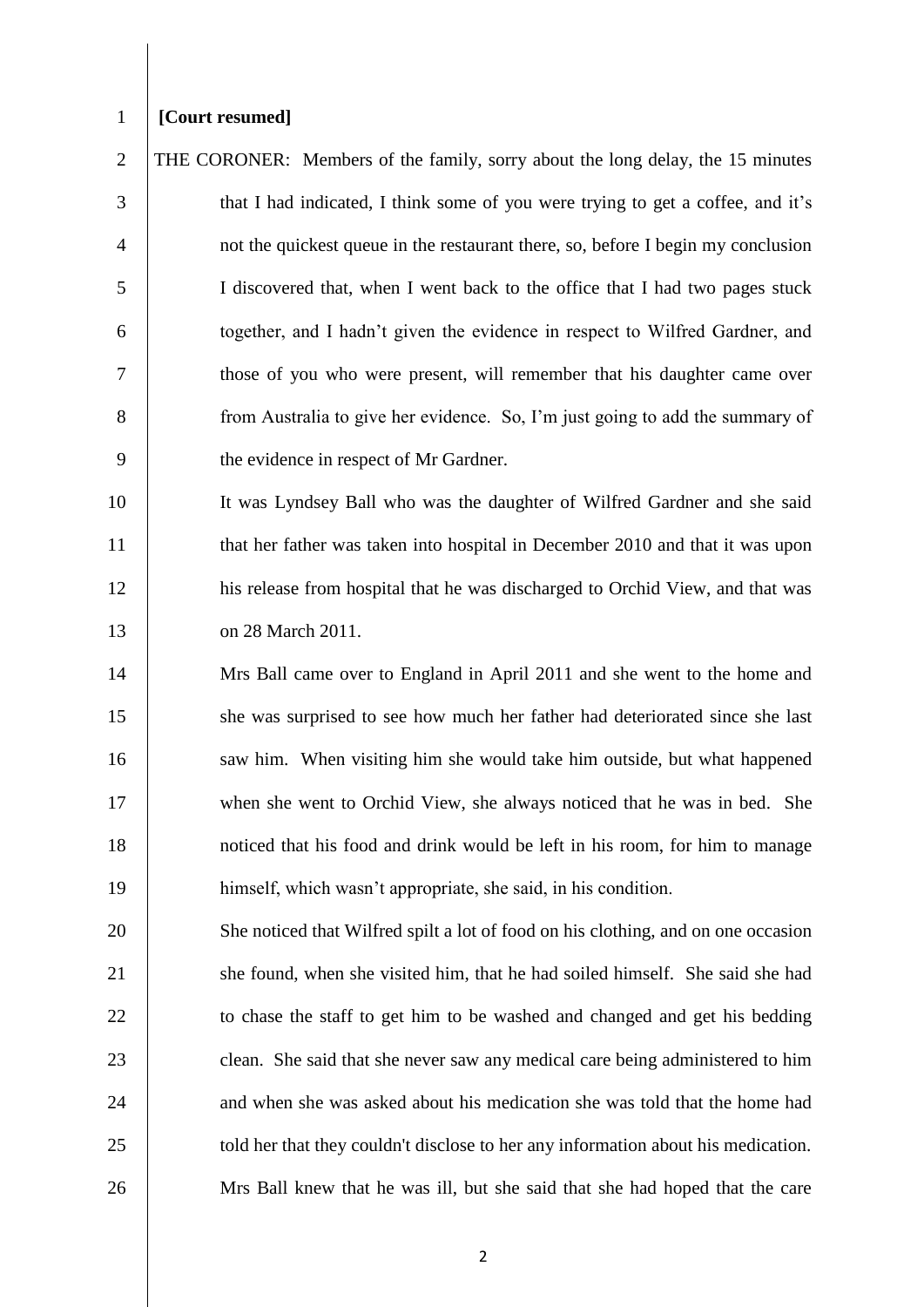1 home would give him the support he needed and at the very least making sure 2 that he ate. Mrs Ball stated that she didn't liaise with any particular member of 3 staff, and only ever saw a couple of staff there anyway.

4 And she said that it was whilst she was over from Australia that she went to 5 see a relative of her husband, and whilst there was phoned by Orchid View to 6 tell her that her father had been taken into hospital, and when she got to the 7 hospital she found that he had died.

8 I am now going to deal with my conclusion in this case. I am going to start by 9 saying, right at the beginning, it's clear to me that there were serious failings in 10 the quality of care provided by Orchid View, and it is equally clear to me that 11 this failing was on three levels, the corporate level, the managerial level and 12 the individual professional practice.

 The failings occurred across a wide gambit of issues, including a lack of respect for the dignity of residents, poor nutrition and hydration, mismanagement of medication, including the widespread indifference to the relief of pain, inadequate completion of medical records, and a lack of staff and 17 staff of an appropriate mix of skills and experience.

18 This is a case where there was institutional abuse throughout the home, and it 19 started, in my view, from a very early stage, and nobody seemed to do 20 anything about it.

21 | I find, from the evidence that this home was, from the top down, completely 22 mismanaged and understaffed, and the home failed to provide a safe 23 environment for the residents. Those who did nothing, or turned a blind eye 24 should be ashamed. It's disgraceful that this home was allowed to be run in 25 the way it did, and run for nearly two years. I really hope that those involved 26 Teflect on what happened at Orchid View and take the experience away with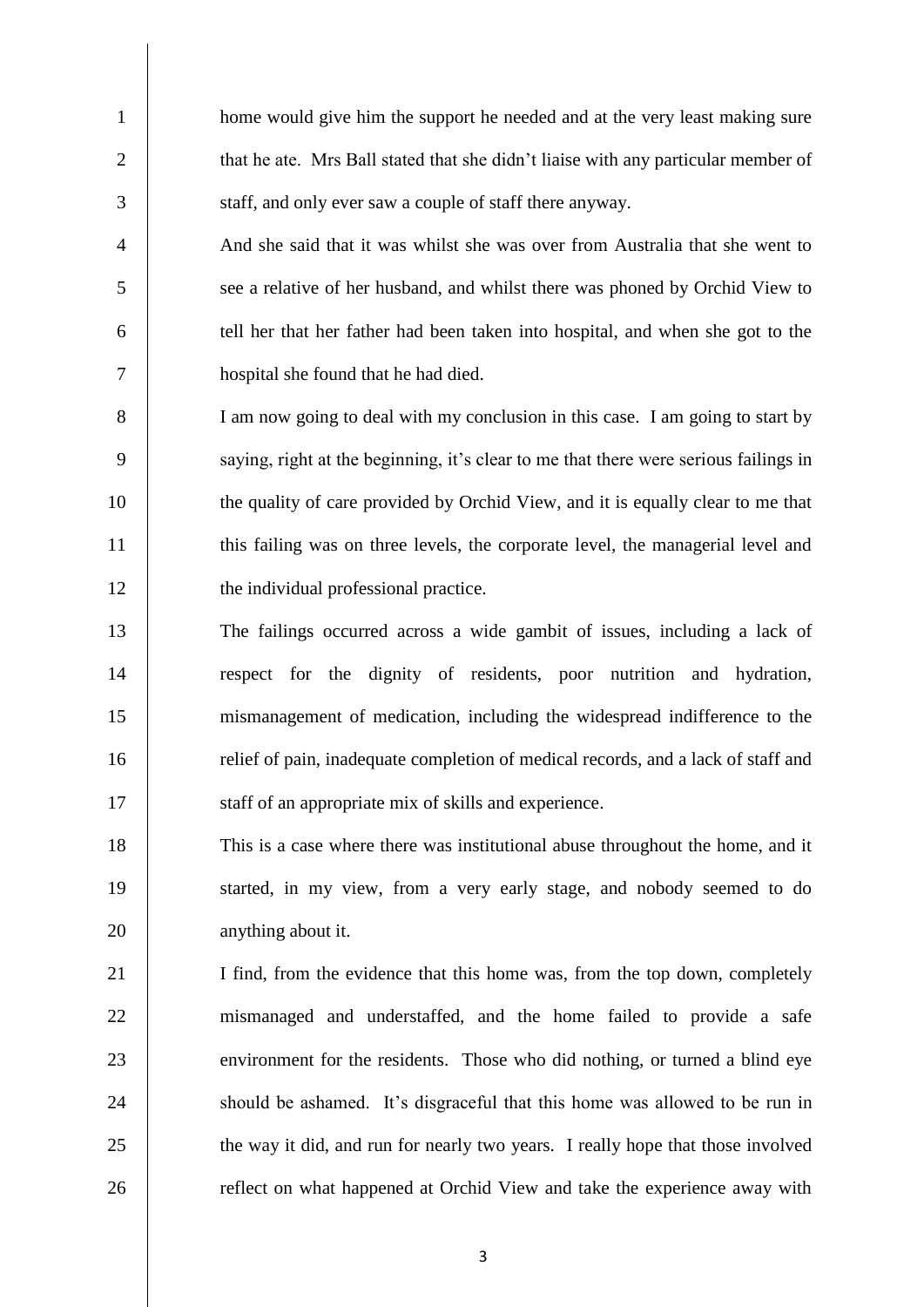1 them so that they can prevent it happening somewhere else.

 This home was given a good rating by CQC, in January 2010. I question how could this be the case, and do wonder whether the inspection that took place at 4 that time, was fit for purpose.

 It was unfortunate that the home was then, not inspected for over a year, due in part to the restructuring of CQC. Despite the outcomes of the second report, the care home was allowed to continue failing and, in the words of a few witnesses, "Was getting worse for another four months."

 It's a heart-breaking case. We all have parents who will probably need care during the latter part of their lives. We should have the confidence that when 11 we place their care in the hands of others that we should be able to trust those involved.

13 Senior managers, involved with Orchid View, need to reflect upon the harm 14 that they allowed to happen in this home. During the course of the evidence there was a fair amount of sloping shoulders, and what concerns me is that many of those involved are still working in similar roles within the industry.

 Currently, there does not appear to be any restriction that can be imposed on those involved in the management chain where a home fails. CQC told us the only restriction is if they are the registered manager or nominated individual 20 for the home. Sadly this means that there could be another Orchid View 21 operating somewhere else.

 This case would not have made its way into the public domain had it not been 23 for the whistle-blower. The involvement of the whistle-blower meant that this was escalated to a formal police investigation. I have to commend Lisa Martin 25 for the courage in speaking out. Had she not done so, then I really believe that 26 what went on in Orchid View would have been swept under the carpet once the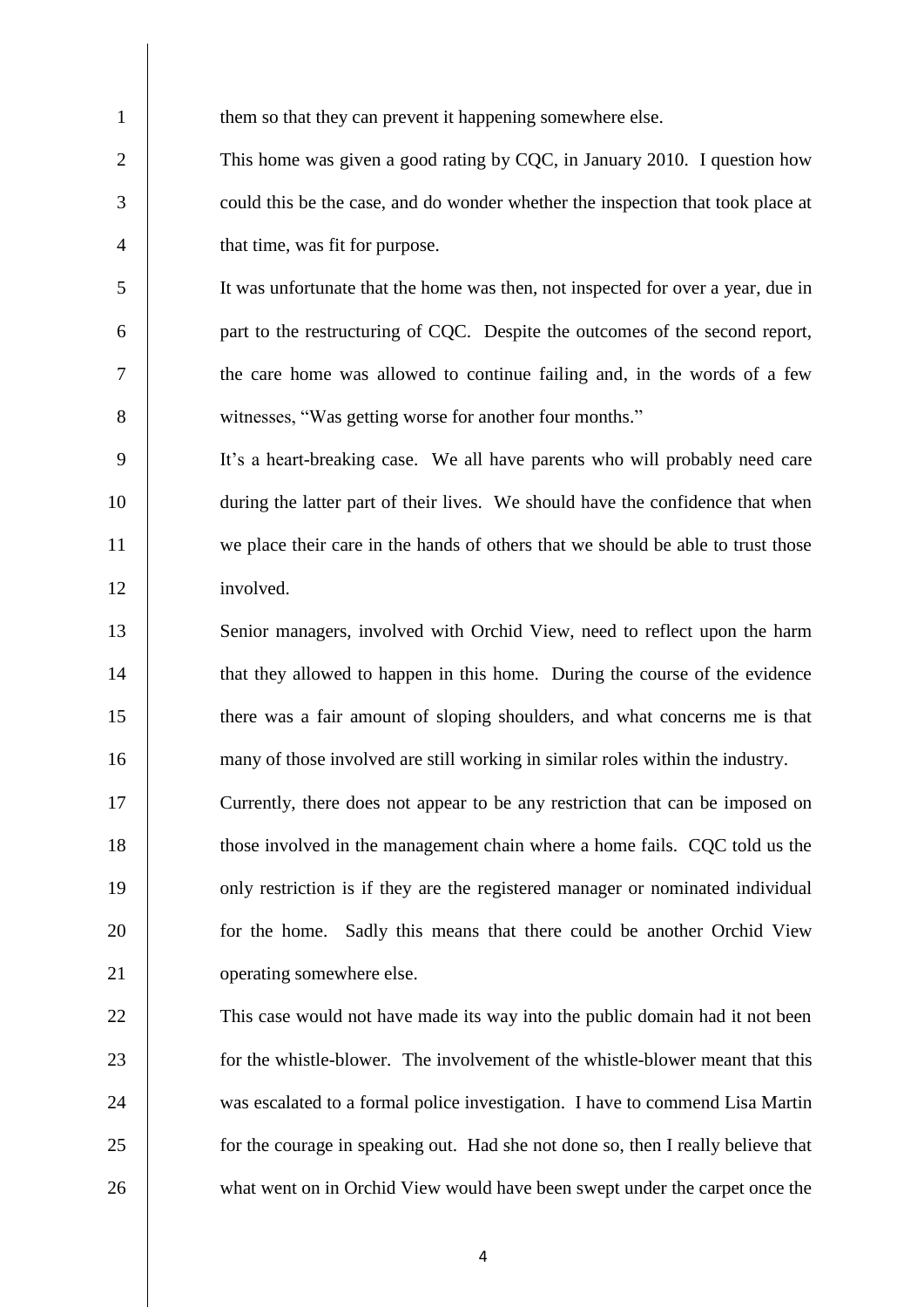1 home had closed.

| $\overline{2}$ | This inquest raises many matters of public concern that need to be further          |
|----------------|-------------------------------------------------------------------------------------|
| 3              | investigated. However, I understand, albeit it's very late in the day, and this     |
| $\overline{4}$ | morning; but I understand that an expert, Nick Georgiou, a respected,               |
| 5              | independent expert, is going to carry out an independent Serious Case Review,       |
| 6              | and that's going to go across all of the agencies, including CQC.                   |
| $\tau$         | It is on this basis that, at present, I do not propose to exercise my discretion to |
| 8              | request a public inquiry, nor make any Schedule 5, Rule 7 reports, but I will       |
| 9              | say, I have a very keen interest in this case, and I will keep those matters under  |
| 10             | constant review.                                                                    |
| 11             | Now turning to each individual case; firstly I am going to deal with the six        |
| 12             | cases of individuals who died after the home closed, but who had been resident      |
| 13             | during the last six months of the home being open.                                  |
| 14             | As I indicated, it is my view that this home was operating in an unsafe way and     |
| 15             | residents were at risk. However, despite this being a pretty unpleasant place to    |
| 16             | be living in, the police investigations, and the inquest, did not find any specific |
| 17             | incidents of neglect associated with these individuals.                             |
| 18             | Therefore, in respect of Barbara Wilkinson, who died on 27 December 2011,           |
| 19             | of acute chronic gastro-intestinal bleeding, I will record that she died from       |
| 20             | natural causes.                                                                     |
| 21             | In respect of Brenda Mary Anderson, who died on 1 January 2012, from                |
| 22             | cardiac failure, I will record that she died from natural causes.                   |
| 23             | In respect of Ethel Menhennett, who died on 10 January 2012, from                   |
| 24             | bronchopneumonia, I will record that she died from natural causes.                  |
| 25             | In respect of Winifred Maud Redhead, who died on 16 January 2012, of                |
| 26             | bronchopneumonia, I will record that she died from natural causes.                  |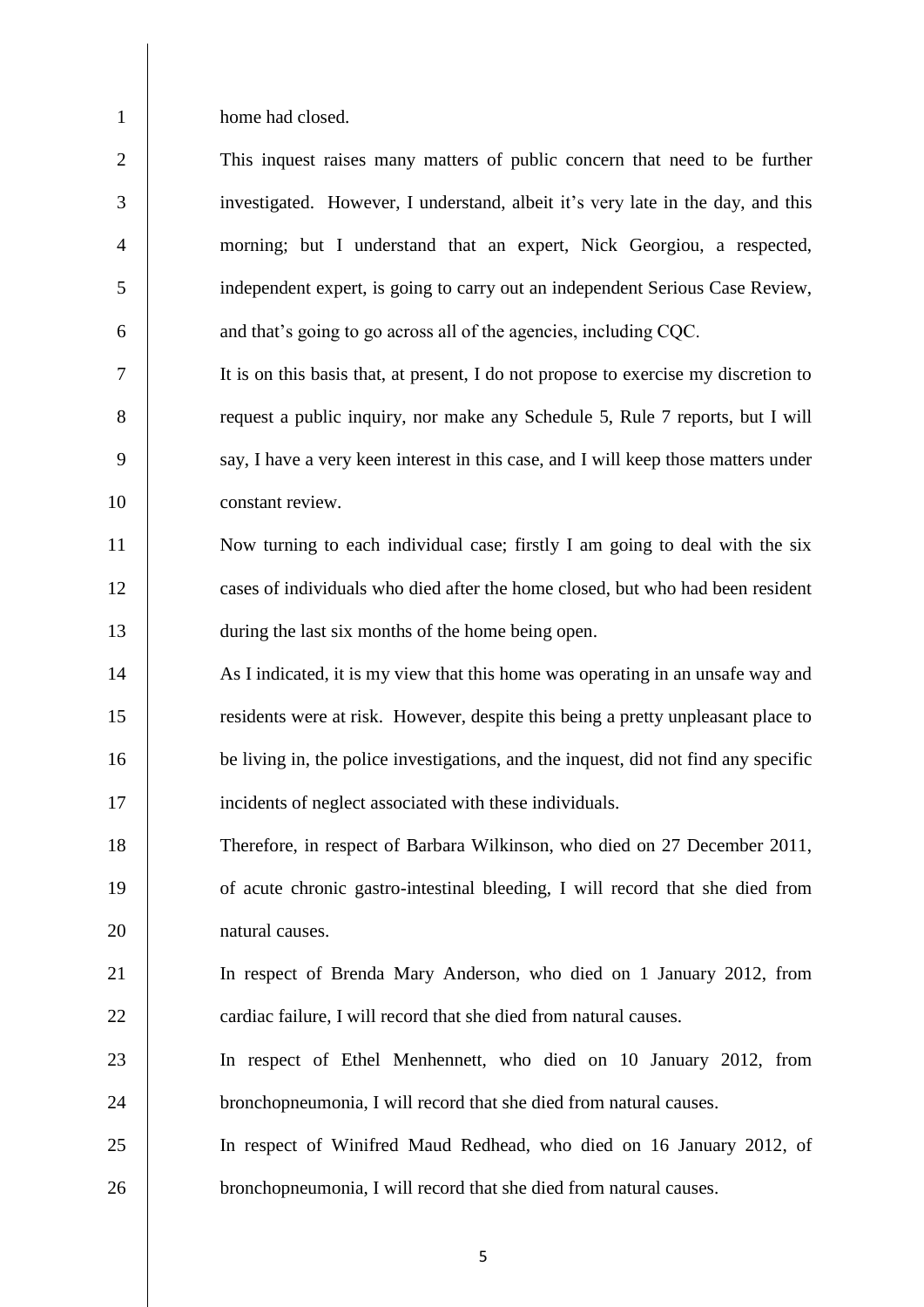In respect of Ronald Kenward, who died on 27 January 2012, from 2 bronchopneumonia and chronic airways disease, I will record that he died from natural causes. In respect of Vera Doris Redmond, who died on 29 February 2012, from bronchopneumonia, I will record that she died from natural causes. I now turn to the remaining 13 cases, where evidence has been given at this inquest, relating to the lack of care provided to these individuals. The evidence has been summarised in the safeguarding alerts, the health reviews and

evidence given by individuals.

 First of all I'm going to deal with Maisie Martin. Maisie Martin was a resident 11 at Orchid View from 22 June 2010; she died on 5 June 2011. The medical 12 cause of death was Carcinomatosis and cerebral accident.

 If I can now address Hilary Bunn. From the evidence that I have heard, the 14 care provided to your aunt, was suboptimal, in particular, but by no means limited to the unreported fall, resulting in the fractured hip, lack of provision of 16 pain relief and the care given around her pressure sores. However, there is insufficient evidence before me to show that that suboptimal care was directly causative of her death, and therefore I will record that Maisie Martin died from natural causes.

 I will now turn to Maureen Donaghey, who was a resident at Orchid View from 14 February 2010. She died on 24 July 2011. The cause of death was 22 | pulmonary thrombo-embolism. Mr Donaghey, from the evidence I have heard 23 the care provided to your mother was suboptimal, in particular, but by no means limited to, the unexplained bruising and incidents relating to the provision of her medication.

However, there is insufficient evidence before me to show that this suboptimal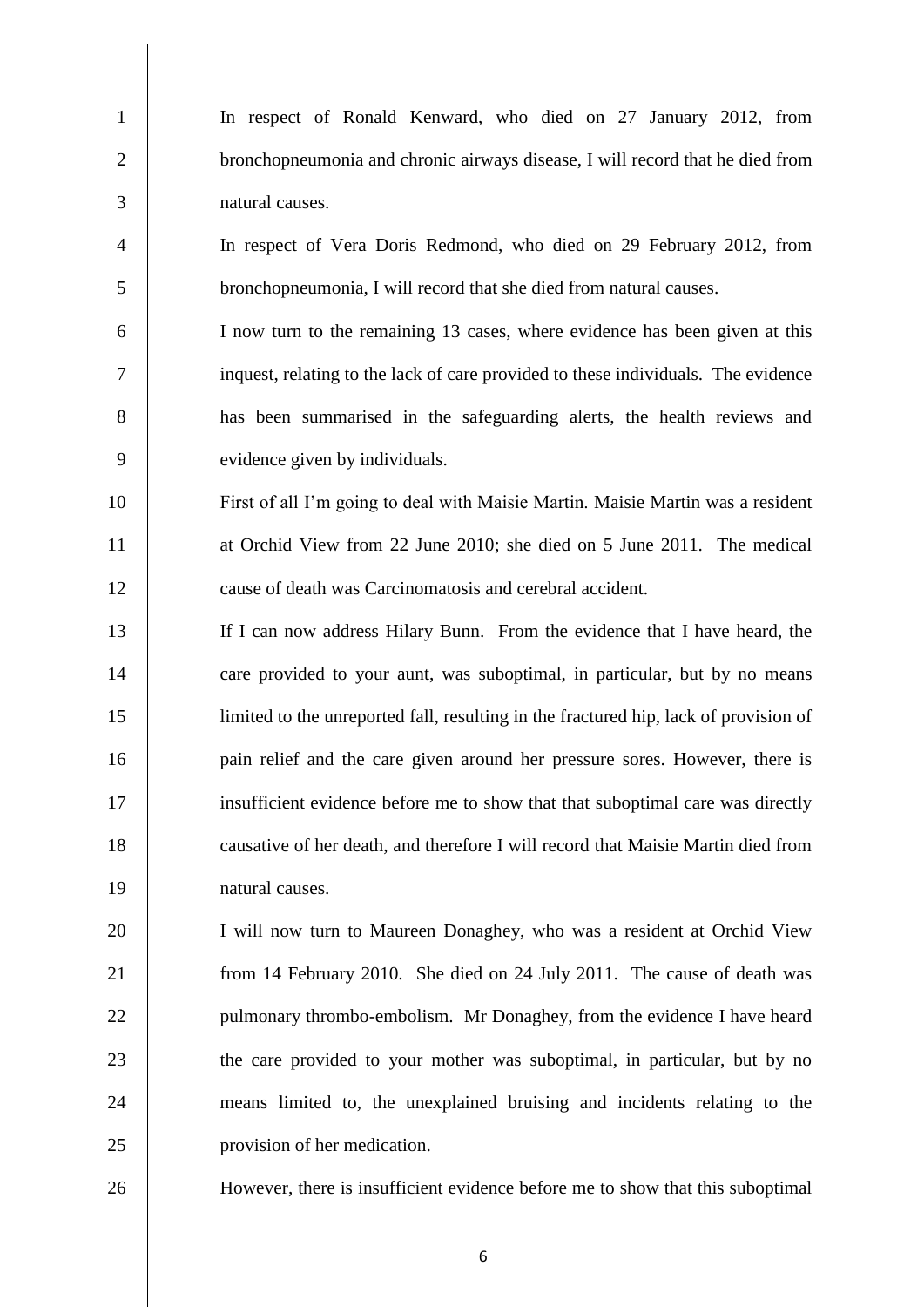| $\mathbf{1}$   | care was directly causative of her death, and therefore, in respect of Maureen    |
|----------------|-----------------------------------------------------------------------------------|
| $\overline{2}$ | Donaghey, I will record that she died from natural causes.                        |
| 3              | I now turn to Graham Miller, who was a resident at Orchid View from 16            |
| $\overline{4}$ | November 2009, and he died on 15 May 2011. The cause of death was 1.              |
| 5              | Renal failure and 2. Dementia. Mr Miller. He's not here. From the evidence        |
| 6              | I have heard, the care provided to your father was suboptimal, in particular, but |
| 7              | by no means limited to, the lack of management of his skin integrity and          |
| 8              | wounds his physical well- being.                                                  |
| 9              | However, there is insufficient evidence before me to show that this suboptimal    |
| 10             | care was directly causative of his death.                                         |
| 11             | I now turn to Ellen Winifred Alice Bates, known as Alice, who was a resident      |
| 12             | of Orchid View from 7 April 2011; she died on 17 May 2011. The cause of           |
| 13             | death was metastatic oedema carcinoma. I think we might have Mr Bates             |
| 14             | here? Mr Bates, from the evidence I have heard, the care provided to your         |
| 15             | mother was suboptimal, in particular, but by no means limited to, the lack of     |
| 16             | nutrition and hydration leading to the weight loss, and the unaccounted           |
| 17             | bruising to her chest.                                                            |
| 18             | However, there is insufficient evidence before me to show that this suboptimal    |
| 19             | care was directly causative of her death, and therefore, I will record that she   |
| 20             | died from natural causes.                                                         |
| 21             | I will now deal with Percy Everett Bates, Alice's husband, who was resident       |
| 22             | at Orchid View from 7 April 2011 and he died on 14 May 2011. The cause of         |
| 23             | death was a urinary tract infection, and frailty of old age. Mr Bates, from the   |
| 24             | evidence I have heard, the care provided to your father was suboptimal, in        |
| 25             | particular, but by no means limited to the lack of nutrition and hydration        |
| 26             | leading to weight loss, and the unexplained fall in the shower.                   |
|                |                                                                                   |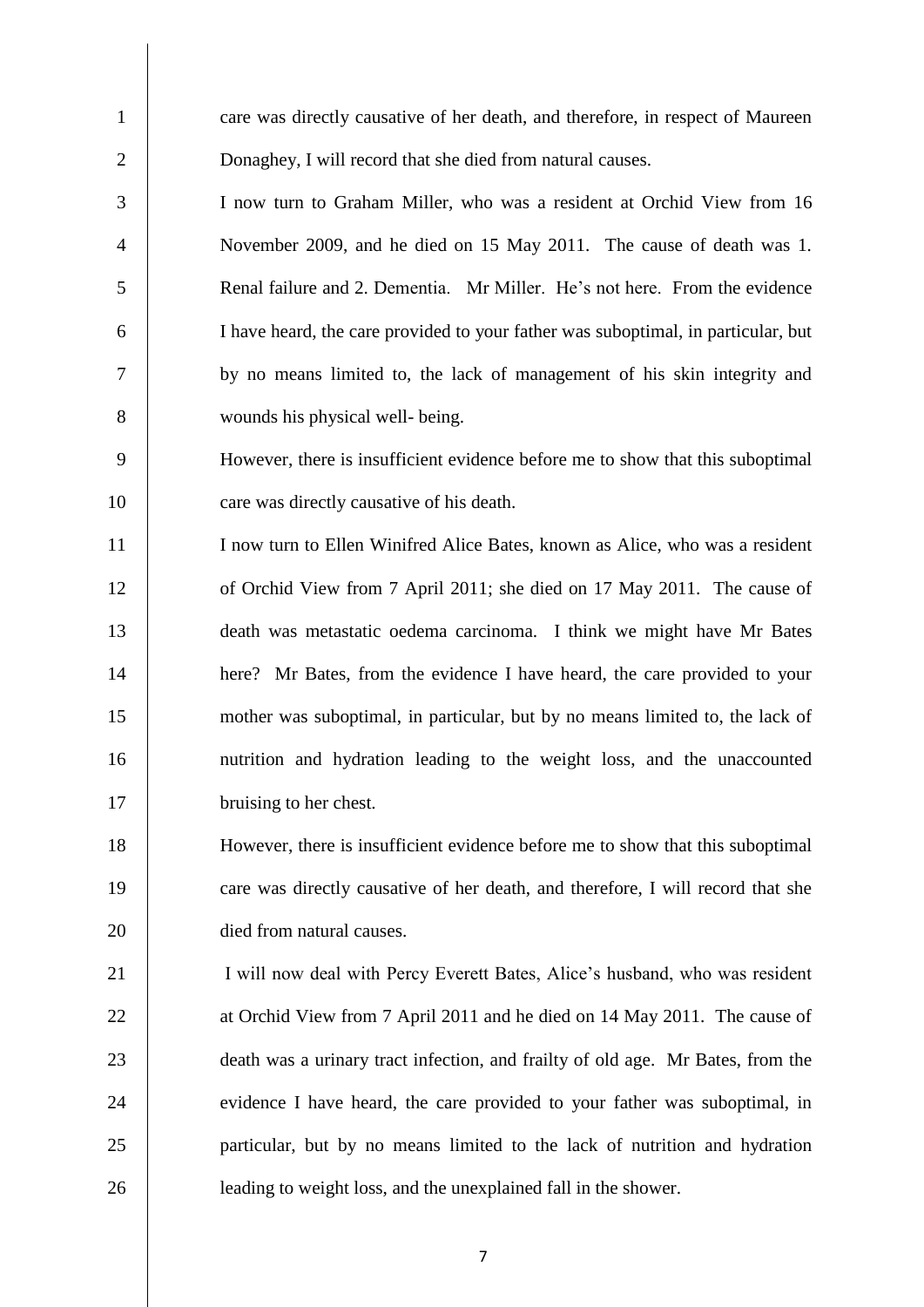However, there is insufficient evidence before me to show that this suboptimal 2 care was directly causative of his death, and therefore, I will record that he died from natural causes.

 I now move to Wilfred Gardner. Wilfred Gardner was a resident at Orchid View from 28 March 2011; he died on 1 May 2011. The medical cause of death was sepsis and renal failure, 1b UTI, and 2 Type 1 diabetes mellitus and chronic renal failure.

 From the evidence I have heard the care provided to Mr Gardner was sub-9 optimal, in particular, but by no means limited to the failure to provide for his nutritional needs and failure to prevent Mr Gardner's necrotic wounds from becoming infected. As we know, he was hospitalised for two days and died 12 eight days later.

 I am satisfied that on the balance of probability that this neglect was linked to his death, and I propose to record that Mr Gardner died from natural causes 15 attributed to by neglect.

 We then turn to Bertram Jerome, who was a resident of Orchid View from 13 May 2011. He died on 21 December 2011. The medical cause of death was 18 subdural haematoma with trauma. Mr Jerome, on the evidence I have heard the care provided to your father was suboptimal, in particular, but by no means limited to, the lack of proper management of his nutrition and hydration needs, 21 the poor management of his medication, in particular in relation to his pain 22 relief.

 However, there is insufficient evidence to show that this sub-optimal care was 24 directly causative of his death.

 I then turn to John Robert Holmes. Mrs Mulvaney, John Holmes was resident 26 at Orchid View on 4 July 2011 and he died on 7 September 2011. The medical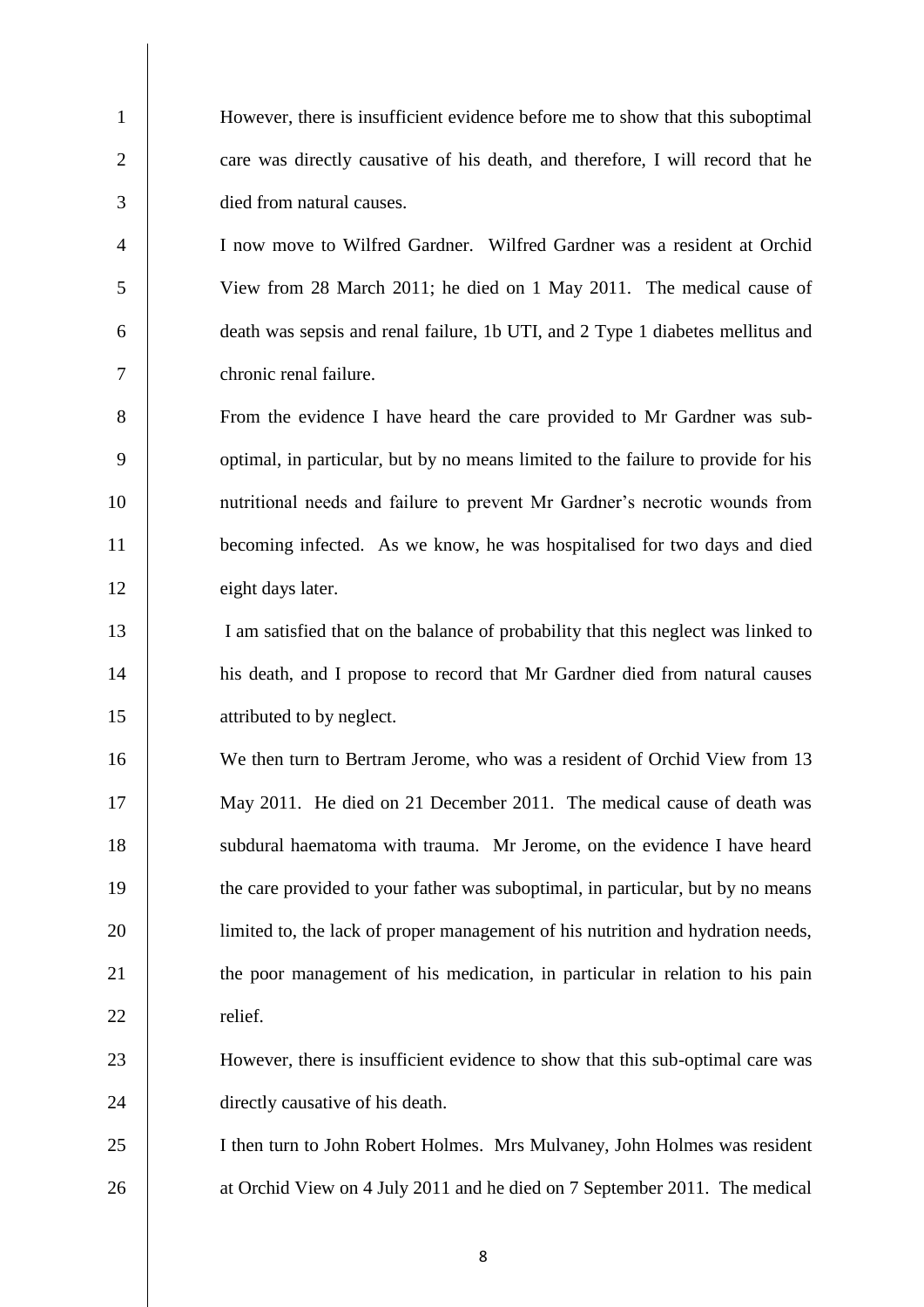cause of death was bronchial pneumonia. Mrs Mulvaney, Mr Holmes, from 2 the evidence I have heard, the care provided to your father was sub-optimal, in particular, but by no means limited to, the lack of proper management of his nutrition and hydration needs, and the management of his medication.

 Having taken into account the specific evidence from Dr Ameen, the pathologist, I am satisfied that, on the balance of probabilities, that the lack of nutrition in this case did contribute, albeit we cannot say how much, although 8 it is more than trivial, to his death. I therefore propose to record a narrative verdict that Mr Holmes died from natural causes, which was attributed to by neglect.

11 Jean Leatherbarrow. Jean was a resident of Orchid View from 18 April 2011, 12 and she died on 11 February 2012. The medical cause of death was acute 13 | subdural haemorrhage. Mrs Newton, Mrs Akehurst, from the evidence that I have heard, the care provided to your mother was suboptimal, in particular, but by no means limited to, the lack of proper management of her nutritional needs, and weight loss, and the management of her medication.

 However, there is insufficient evidence to show that this suboptimal care was directly causative of her death, this is due, in part, to the length of time that elapsed between her leaving Orchid View and her death.

 Enid Mary Trodden. She was a resident of Orchid View from 19 April 2010; 21 She died on 27 October 2011. The medical cause of death was 1(a) immobility 22 and 1(b) Dementia and Parkinson's. Mrs Lincoln, from the evidence I have heard, the care provided to your mother was suboptimal, in particular, but by 24 no means limited to, the management of her medication and management of her dehydration and weight loss. I am satisfied from the evidence that I have **heard that this suboptimal care did, in fact, contribute to her death.** I therefore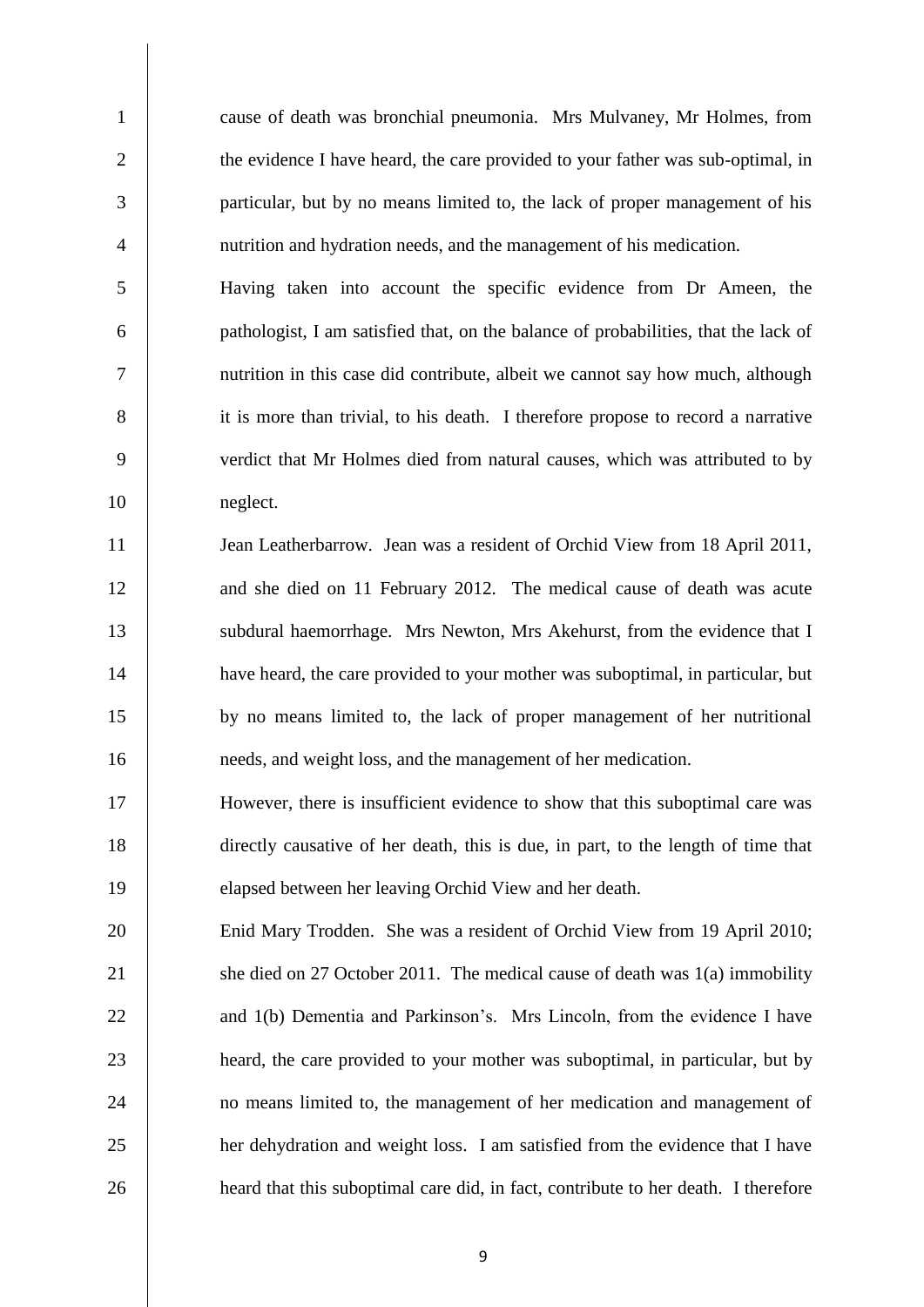| $\mathbf{1}$   | record that Enid Trodden died from natural causes, attributed to by neglect.       |
|----------------|------------------------------------------------------------------------------------|
| $\overline{2}$ | Margaret Tucker, resident of Orchid View from 26 March 2010, and she died          |
| 3              | on 27 July 2011. The medical cause of death was $1(a)$ cardiac failure and $1(b)$  |
| $\overline{4}$ | mitral valve disease. Mrs Newman, Mr Tucker, from the evidence that I have         |
| 5              | heard, the care provided to your mother was suboptimal, in particular, but in no   |
| 6              | way limited to, her unexplained injury, the lack of management of her              |
| $\tau$         | medication and pain relief.                                                        |
| 8              | I am satisfied, from the evidence that I have heard, that this suboptimal care     |
| 9              | did, in fact, contribute to her death, and I therefore record that Margaret Tucker |
| 10             | died from natural causes, attributed to by neglect.                                |
| 11             | We then turn to Doris Fielding, resident of Orchid View from 1 June 2011, and      |
| 12             | she died on 25 December 2011. The medical cause of death was that she died         |
| 13             | from a UTI. Mrs Charatan, from the evidence that I have heard, the care            |
| 14             | provided to your mother was suboptimal, in particular, but in no way limited       |
| 15             | to, the lack of management of nutrition and hydration, the management of her       |
| 16             | medication and the management of her skin integrity.                               |
| 17             | I appreciate that as a result of this care, she was admitted to hospital from 26   |
| 18             | September to 3 November. Thankfully there was an improvement in her                |
| 19             | health following this admission. And she did not return to Orchid View. She        |
| 20             | sadly died six weeks later from a UTI.                                             |
| 21             | From the evidence I have heard therefore, it has not been possible to link the     |
| 22             | suboptimal care directly to her death, and I will record that she died from        |
| 23             | natural causes.                                                                    |
| 24             | And finally if we could deal with Jean Halfpenny, Jean Halfpenny was a             |
| 25             | resident of Orchid View from September 2009, and she died on 5 May 2010.           |
| 26             | The medical causes of death were an intra-cerebral infarction and a pituitary      |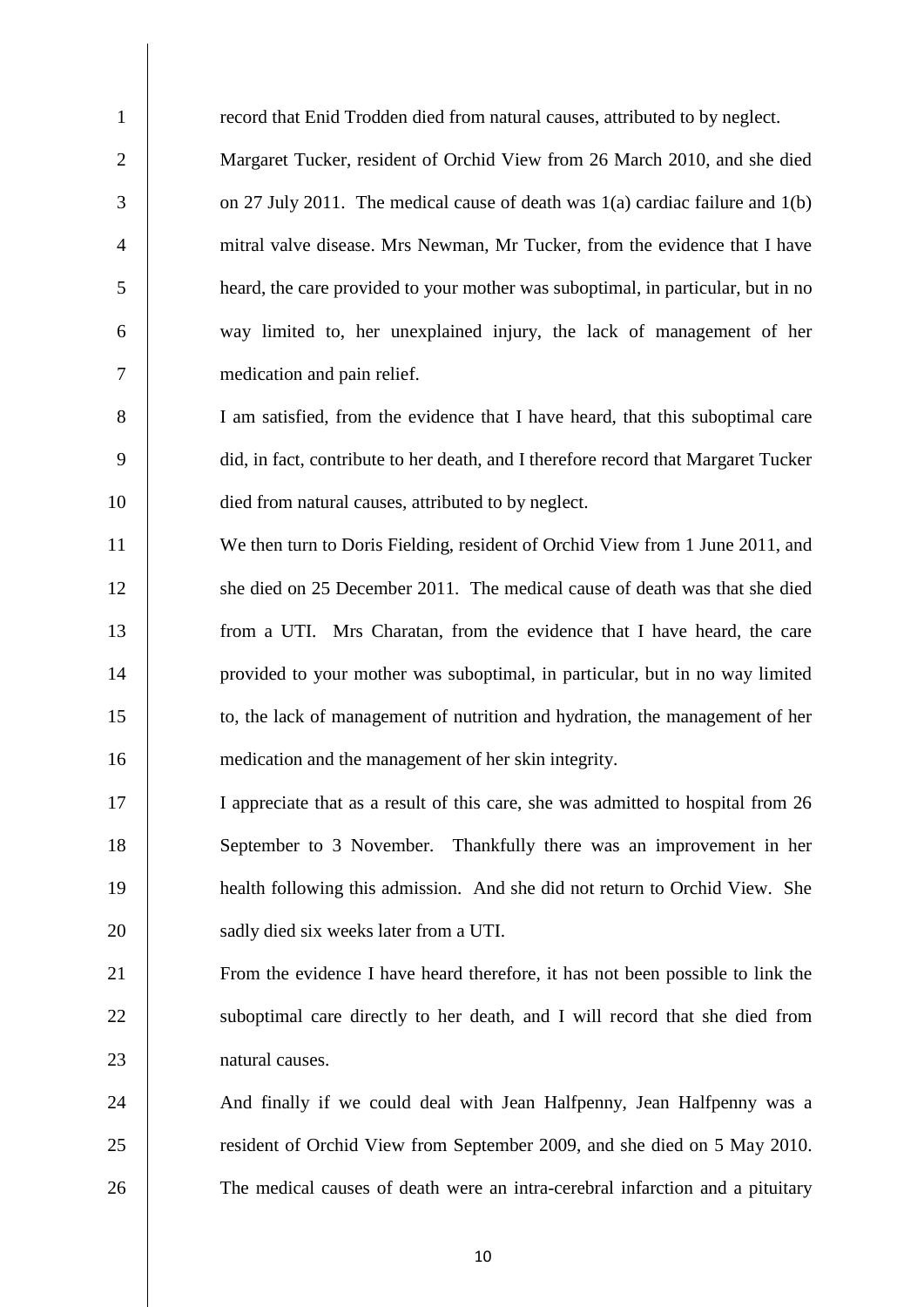tumour.

| $\overline{2}$ | Miss Halfpenny, Mrs Collins, from the evidence that I have heard, I am           |
|----------------|----------------------------------------------------------------------------------|
| $\overline{3}$ | satisfied the care provided to your mother was suboptimal, in particular, but by |
| $\overline{4}$ | no means there is my finding that there was a failure around the administration  |
| 5 <sup>5</sup> | and monitoring of her Warfarin.                                                  |

 I found it as a matter of fact that she was overdosed on Warfarin whilst at Orchid View and the staff at the home fabricated the MAR sheets to cover this 8 error up. The original MAR sheets were then shredded.

 Dr Dent gave evidence that on the balance of probability that if the overdosing hadn't occurred and she had not had the trauma of going into hospital it was his view that she would not have died on that particular day, in that particular way.

 Therefore, on the balance of probabilities, I am satisfied that there is a link between this and her death, and I therefore propose to record that Mrs Halfpenny died from natural causes, but attributed to by neglect.

 Now, members of the family, I do appreciate that some of you will be disappointed that it was not possible to link the suboptimal care to the cause of death. As I indicated right at the beginning, the function of an inquest is limited, and for me to be able to find neglect in the verdict, it's got to be shown 20 to be directly causative of the death, and that's the difficulty I have had in 21 many of these cases.

22 But as I said, in respect of all of them, I am satisfied that there were serious **failings in the quality of care given to your loved ones, and that lack of care did** 24 cause harm.

 Members of the family that concludes the conclusions in this case, but before I 26 close the inquest I'd like to express my thanks to all of the families here who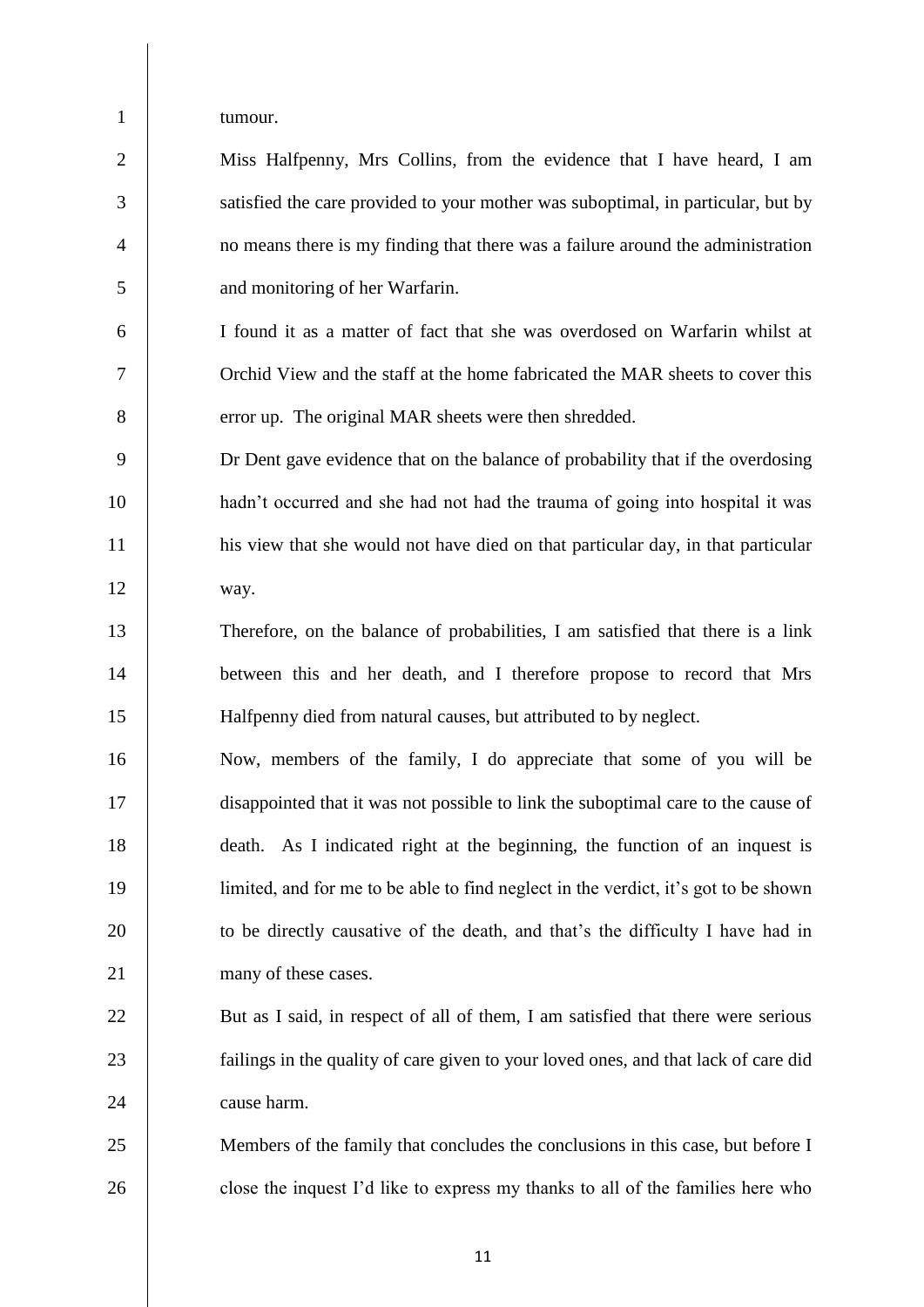have shown throughout the hearing, the utmost dignity. It's been very difficult 2 for you all, I appreciate, it's been five weeks and I know that many of you have given up a lot of your personal time to support this inquest process, so I do thank you.

 I would also like to thank the witnesses who have come to give evidence; I know many have come back today to see the outcome of this inquest. As I said, we could not be here today if it hadn't been for the whistle-blower, and whatever thoughts you have in respect of the individual concerned, I would, as I say, commend her for coming forward to enable the facts in this case to be 10 aired in this public way.

 Can I thank Counsel, for once I can't see them, but can I thank you for your 12 assistance throughout this process; it has been of utmost assistance to me. And 13 can I thank Helen, my Coroner's officer and the police support team, who have assisted with this particular process.

 So members of the family that just leaves me now to formally close the inquest, and as I said to you, I will continue to have a keen interest in how this matter now proceeds with the Serious Case Review and will ensure that further 18 action is taken, if necessary, so thank you very much.

 MR KORN: Madam, just before you rise, madam, two matters. Firstly thank you very 20 much for your comment in your summary, and just before you delivered the 21 individual verdicts that, in your view, the inquest raises a number of matters **that need further investigation.** And in a slight change of emphasis from when I addressed you before you started summing up, the question now crystalizes 24 then is the right form for that investigation to take the SCR or public inquiry; 25 and it is to that issue that those instructing me are going to be examining for 26 the family.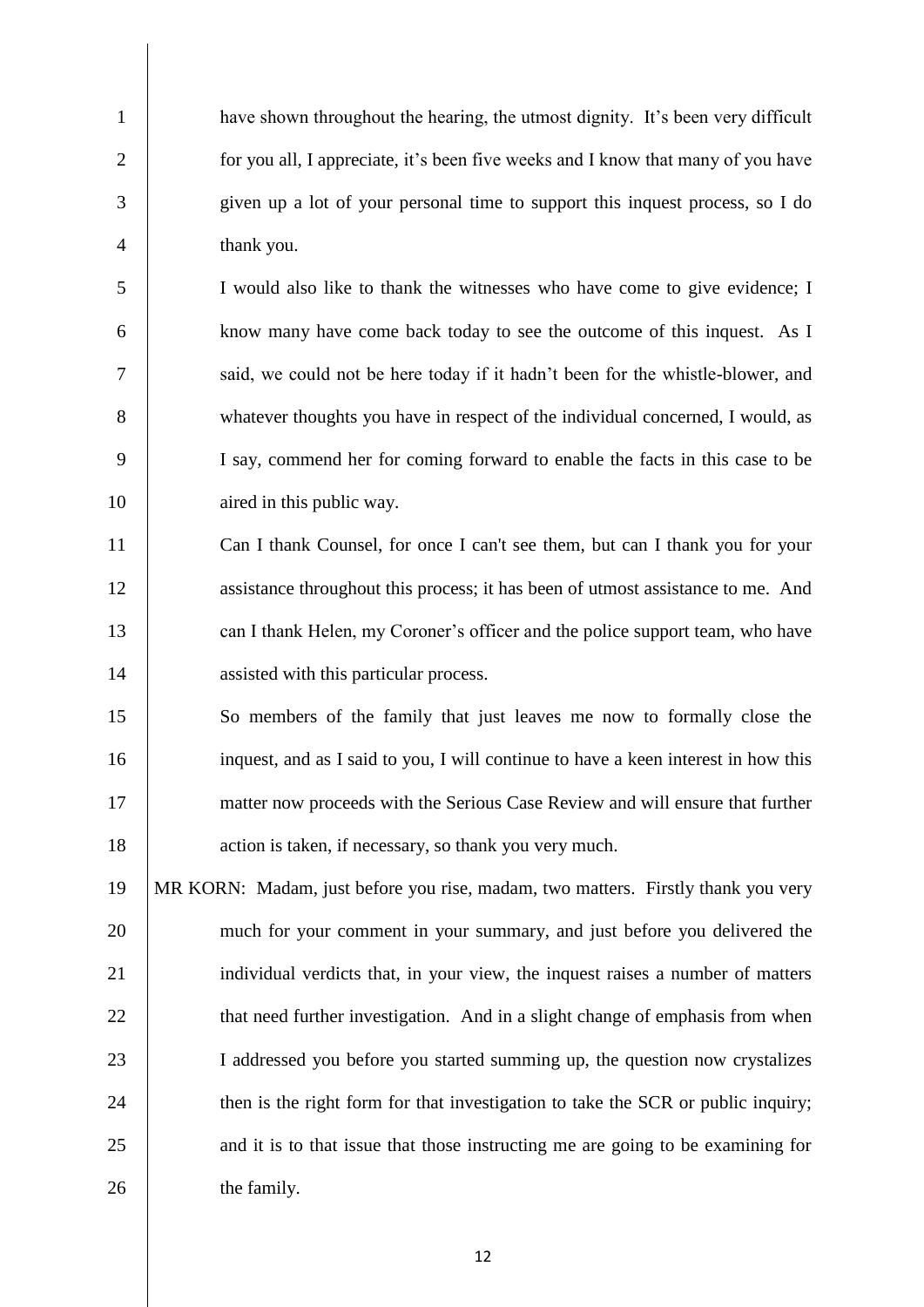The letter that you very kindly provided, from West Sussex County Council, 2 <sup>1</sup> raises two interesting points, but one is of immediate concern to the families, one is the one already touched upon by Mr Glasgow earlier, that it's not immediately clear that the local authority is going to be investigating itself, and that is something that will concern the families if that were the case.

 And secondly, that whilst none of the families are focussing their attentions on blame, and accountability, it is of some concern that the framed reference of 8 this inquiry is said to be specifically not to apportion blame. At some point the various members of the family expressed this thought to you throughout, and they do want to see somebody accountable for what happened to their loved ones.

 Now, at the moment though all I'm saying is that the first thing those instructing me are going to do, is to find out more about when, and in what frame of reference, this SCR has been commissioned. I think I understand what 15 Scoping means; it's on Monday of next week that the SCR will sit to determine its own frames of reference, so we won't be pestering them until after Monday. 17 But madam, and you may have thought you'd seen the last of counsel – if it would be possible to have five minutes of your time in chambers, just before we all disappear, so that you can pass onto us what you do know about the 20 SCR, to avoid letters being sent from Irwin Mitchell to you, via Helen, and 21 then replies and a rather lengthy process, it may be that a few minutes with you 22 will answer the question.

23 | THE CORONER: Thank you.

 MR KORN: Thank you very much. And the second thing madam is just to thank you, 25 on behalf of the families, for your patience and hard work on behalf of their 26 | loved ones, and they very much appreciate the thoroughness with which you